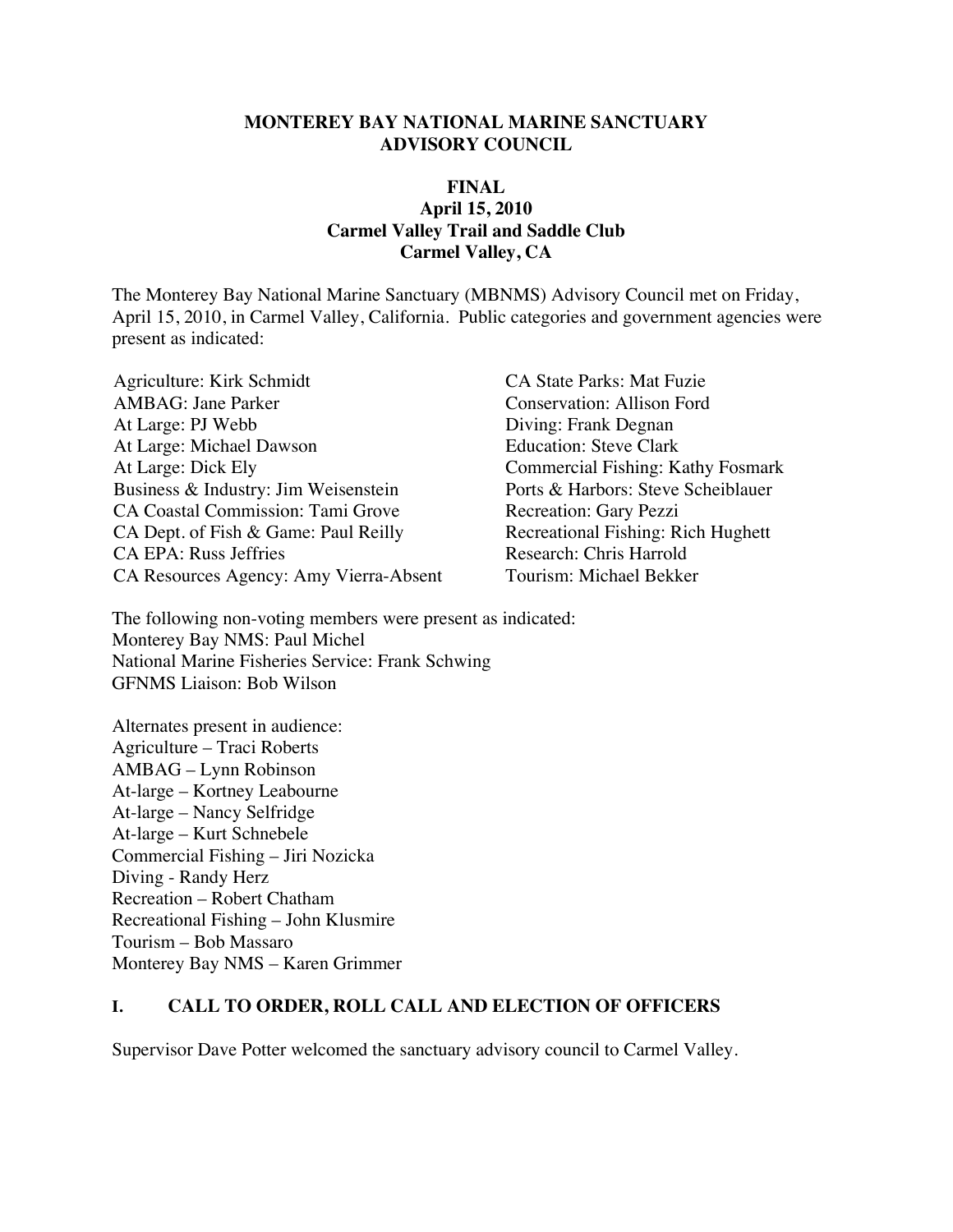Paul Michel, Superintendent, swore in the following new members: Jane Parker, AMBAG primary; Dick Ely, At-large primary; Kurt Schnebele, At-large alternate; Allison Ford, Conservation primary; Traci Roberts, Agriculture alternate; Nancy Selfridge, At-large alternate; Jim Weisenstein, Business/Industry alternate; Robert Chatham, Recreation alternate; John Klusmire, Recreational Fishing alternate.

### **ELECTION OF OFFICERS**

Paul Michel read the guidance from the advisory council charter regarding officer elections.

There were two advisory council members nominated for Chair. Steve Scheiblauer, Harbors, nominated Kirk Schmidt, Agriculture, as Chair. The nomination was seconded by Mat Fuzie, CA State Parks. Paul Reilly, CA Department of Fish and Game, nominated Chris Harrold, Research, as Chair. The nomination was seconded by PJ Webb, Citizen At-large. Kathy Fosmark, Commercial Fishing primary, nominated Steve Scheiblauer as Chair. Steve Scheiblauer respectfully declined the nomination.

Vote: 17-4 in favor of Chris Harrold. Chris Harrold was elected as Chair.

Russ Jefferies, CA EPA, nominated Kirk Schmidt as Vice Chair. The nomination was seconded by Gary Pezzi, Recreation. Kirk accepted the nomination of Vice Chair.

There were two advisory council members nominated for Secretary. Randy Herz, Diving, nominated PJ Webb, Citizen At-large, as Secretary. The nomination was seconded by Allison Ford, Conservation. Russ Jeffries nominated Kathy Fosmark, Commercial Fishing, as Secretary. The motion was seconded by Kirk Schmidt.

Vote: 14-6 in favor of PJ Webb. PJ was elected as Secretary.

#### **APPROVAL OF 12/10/09 AND 2/18/10 DRAFT MEETING NOTES**

The advisory council passed the December 10, 2009 meeting minutes without any changes.

#### **MOTION: (Passed)**

Motion introduced by Mike Dawson, seconded by Rich Hughett. **(Vote: 19 in favor, 0 opposed, 0 abstentions)**

The advisory council passed the February 18, 2010 meeting minutes without any changes.

#### **MOTION: (Passed)**

Motion introduced by Kirk Schmidt, seconded by Mike Dawson. **(Vote: 13 in favor, 0 opposed, 6 abstentions)**

#### **II. PUBLIC COMMENT FOR ITEMS NOT ON THE AGENDA**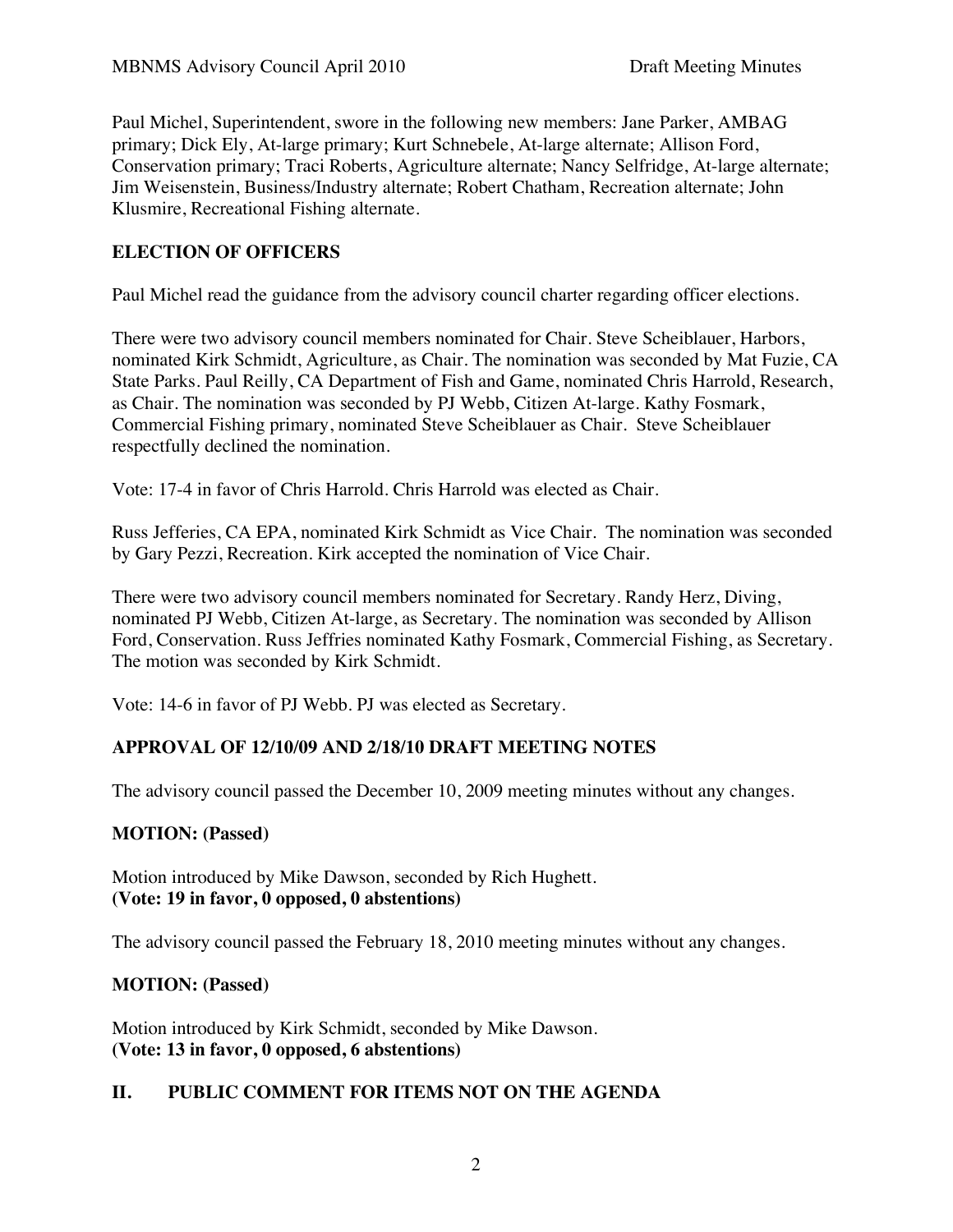Paul Michel provided protocol for public comments. All comments will be limited to three minutes per person. No back and forth discussions will occur during public comment. Advisory council members should save their comments for member announcements.

The following members of the public provided comments to the advisory council: Bonnie VanHise, Bob Wilson, Steve Scheiblauer, Sean VanSommeran, and Bob Scoles.

# **III. SUPERINTENDENT'S REPORT**

Paul Michel provided several timely updates on sanctuary activities. These activities include: the Sanctuary Currents Symposium, the 2009 MBNMS Accomplishments Report, Snapshot Day, Capitol Hill Oceans Week in Washington D.C., the US Open, Sanctuary Exploration Center groundbreaking, and the BLUE Ocean Film Festival.

# **IV. INTEGRATED ECOSYSTEM ASSESSMENT (IEA)**

Frank Schwing, National Marine Fisheries Service, provided a presentation on Integrated Ecosystem Assessment. Dr. Schwing's powerpoint presentation may be viewed at http://montereybay.noaa.gov/sac/2010/041510/agenda.html

# **V. ARTIFICAL REEFS IN SANCTUARIES**

Paul Michel provided information on artificial reefs, one of the management plan's "emerging issues".

After some discussion, the advisory council felt it would be a good idea to learn more about artificial reefs. Randy Herz, Diving alternate, proposed inviting someone to present on artificial reefs.

### **VI. LUNCH**

### **VII. UPDATE: ENFORCEMENT TASK FORCE**

Dayna Matthews, NOAA Office for Law Enforcement, provided a regular update on the meetings of the Enforcement Task Force.

### **VIII. SALMON RECOVERY EFFORTS**

David Boughton, National Marine Fisheries Service, provided an informational presentation on salmon recovery efforts by the National Marine Fisheries Service. Dr. Boughton's powerpoint presentation may be viewed at http://montereybay.noaa.gov/sac/2010/041510/agenda.html

# **IX. "RECONNECTING WITH THE SANCTUARY": WHITE SHARKS**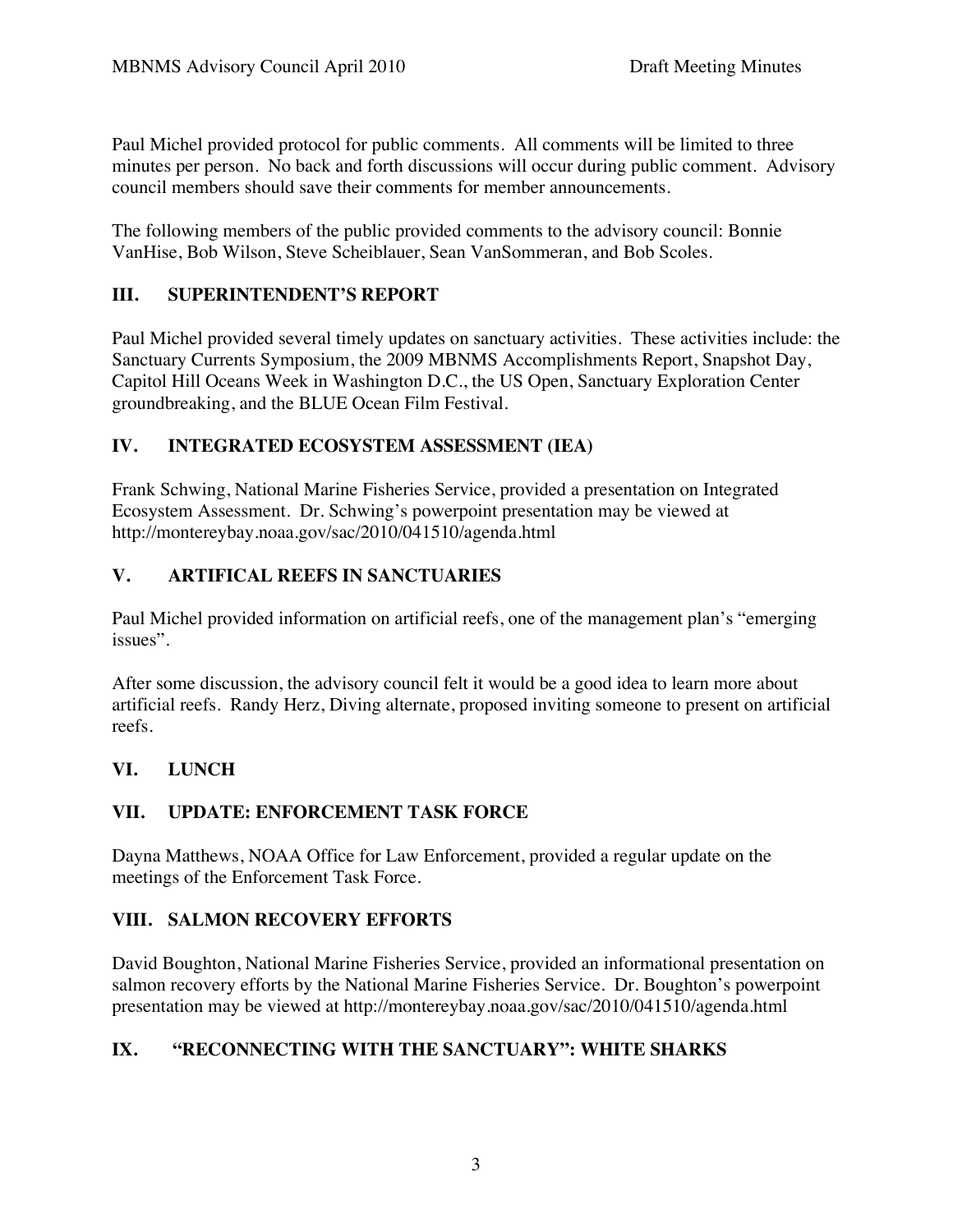Salvador Jorgensen, Hopkins Marine Station, Stanford University, provided an informational presentation on white sharks within the sanctuary. Dr. Jorgensen's powerpoint presentation may be viewed at http://montereybay.noaa.gov/sac/2010/041510/agenda.html

# **X. BLUE OCEAN FILM FESTIVAL**

Debbie Kinder, Executive Director for BLUE Ocean Film Festival, provided a brief video and presentation on the various events related to the BLUE Ocean Film Festival. The festival will take place at various venues in Monterey, CA, August 24-29.

### **XI. MEMBER ANNOUNCEMENTS**

PJ Webb, At-large primary, announced that the Coastal Discovery Center has had great attendance for Spring Break. She also announced that she has brought an emerging issue to the sanctuary regarding a historic mine and how it relates to water quality.

Steve Clark, Education alternate, thanked Chris Harrold and Mike Bekker for their efforts in organizing the Sanctuary Currents Symposium. The Sanctuary Education Panel (SEP) held a meeting last month and heard from a speaker with California Academy of Sciences regarding climate change. MERITO received a \$60,000 grant and the Coastal Discovery Center received a Bureau of Land Management grant for school kids. The Sanctuary Exploration Center will have a ceremonial groundbreaking in July. The Voices of the Bay curriculum has been sent to teachers and is being classroom tested and revised. The Wildflower Show will be this weekend at the Pacific Grove Natural History Museum.

Jim Weisenstein, Business and Industry alternate, commented on what a great learning experience this first meeting has been for him as a new advisory council member.

Kirk Schmidt, Agriculture primary, announced the Central Coat Vineyard Team will be having their annual Food and Wine Festival this month.

Chris Harrold, Research primary, announced the Monterey Bay Aquarium opened a new exhibit on climate change, "Hot Pink Flamingos". The Outer Bay exhibit is coming down after Labor Day 2010. There will be major repair work to the in the Outer Bay exhibit and gallery. The exhibit will reopen in July 2011.

Paul Michel announced the Coastal Discovery Center will hold a coastal fair in San Simeon, CA on July  $17<sup>th</sup>$ .

Allison Ford, Conservation primary, echoed the statements made by Jim Weisenstein. She asked everyone to please support sea otters during tax time.

Dick Ely, At-large primary, announced that he was glad to be a part of the advisory council. He would like to meet with each seat over the next few months to get to know everyone better.